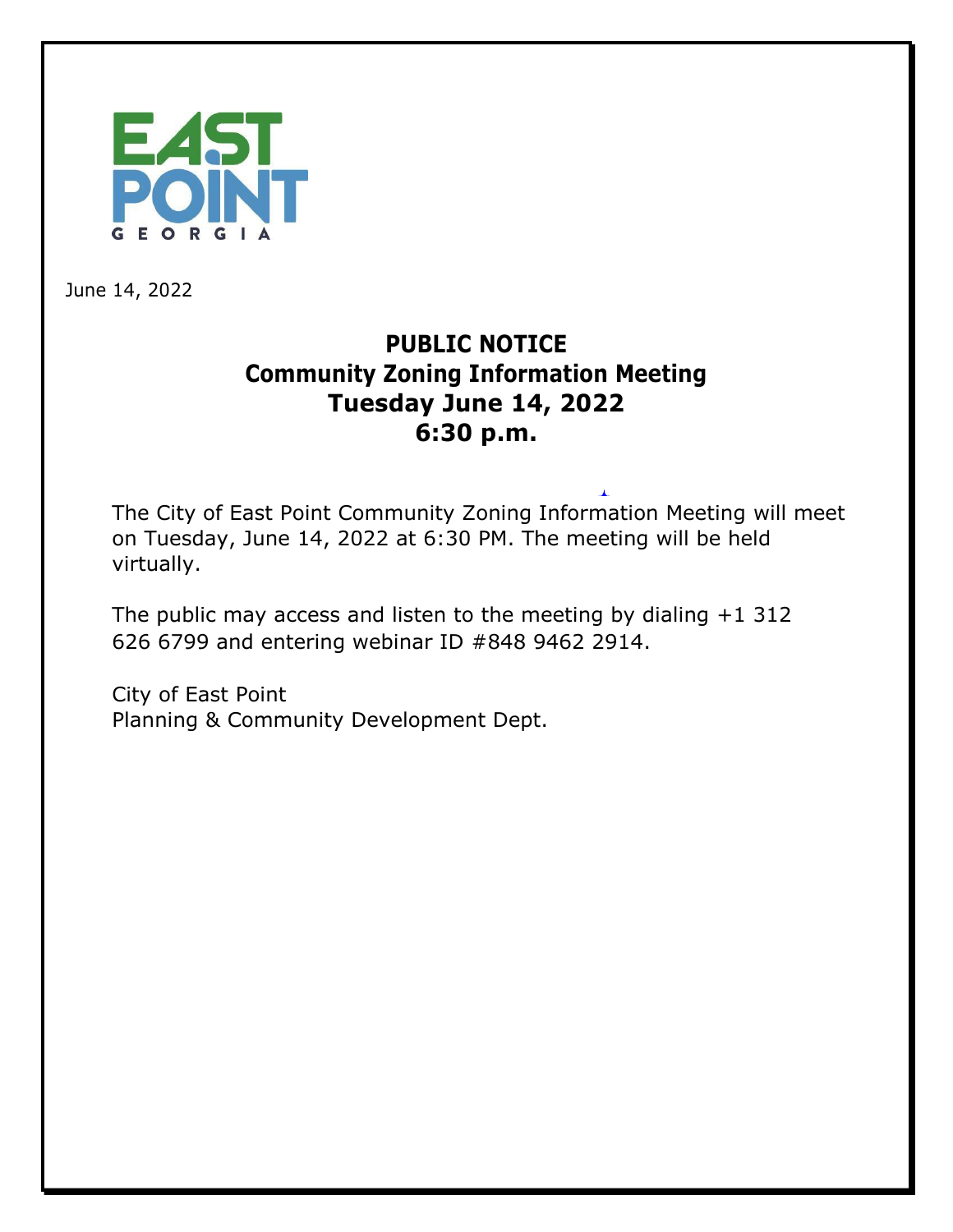

Virtual Zoom Meeting 6:30p.m.–8p.m.

The following zoning cases were submitted on or before the **June 3, 2022 application**deadline. Due to the health precautions proceeding COVID-19, the CZIM is being held virtually on **Tuesday June 14, 2022.**Please follow the instructions below for more specific instructions on how to join the virtual Zoom Meeting pursuant of O.C.G.A. 50-  $14-1$  (g).

#### **How to Join the ZOOM Meeting by Computer:**

Visit: [https://zoom.us](https://zoom.us/) Join Zoom Meeting[: https://us02web.zoom.us/j/84894622914](https://us02web.zoom.us/j/84894622914) Webinar ID: 848 9462 2914

#### **How to Join the ZOOM Meeting by iPhone, Android or a tablet device:**

Download the "Zoom" app from either the iOS App Store or Android Google Play Store iOS: <https://apps.apple.com/us/app/zoom-cloud-meetings/id546505307> Google Play: [https://play.google.com/store/apps/details?id=us.zoom.videomeetings&hl=en\\_US](https://play.google.com/store/apps/details?id=us.zoom.videomeetings&hl=en_US) Webinar ID: 848 9462 2914 **How to Join the ZOOM Meeting by Phone:**

Dial (for higher quality, dial a number based on your current location):

+1 301 715 8592 US (Washington DC)

+1 312 626 6799 US (Chicago)

+1 646 558 8656 US (New York)

+1 253 215 8782 US (Tacoma)

+1 346 248 7799 US (Houston)

+1 669 900 9128 US (San Jose)

#### Webinar ID: 848 9462 2914

Find your local number: https://us02web.zoom.us/u/kcfTlO29JX

Page 1 of 2 **P & Z Work Session: P & Z Commission Meeting: Council Work Session: Council MeetingDate:**

July 14, 2022 July 21, 2022 August 8, 2022 August 15, 2022